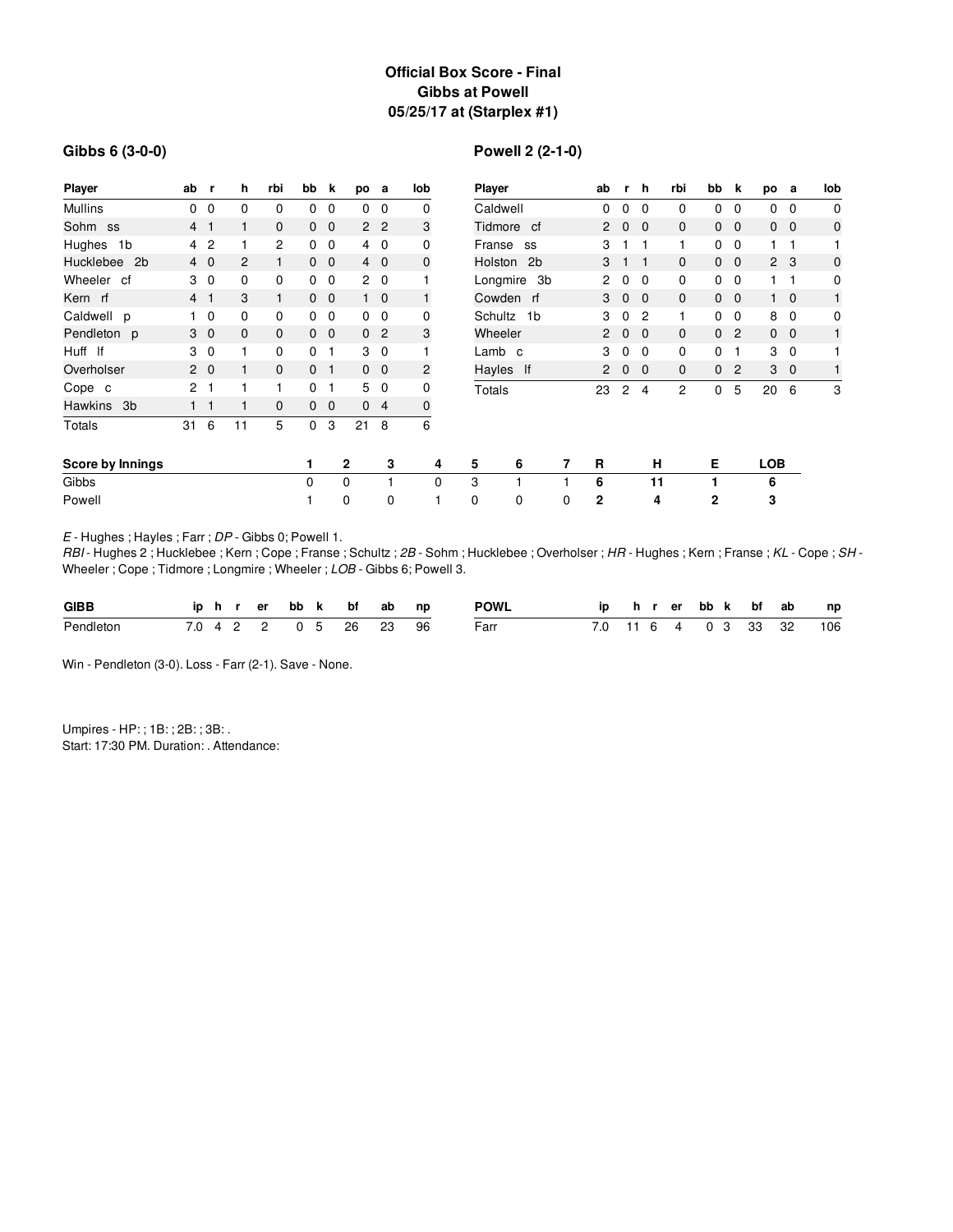# **S c o rin g In nin g s - Fin al Gibbs at Powell 05/25/17 at (Starplex #1 )**

| Score by Innings |          | 2 3 4 5 6     |  |             | <b>7 R</b> | <b>H</b> | - E -        | LOB |
|------------------|----------|---------------|--|-------------|------------|----------|--------------|-----|
| Gibbs            |          | 0 1 0 3 1 1 6 |  |             |            | $-11$    |              |     |
| Powell           | $\Omega$ |               |  | 0 1 0 0 0 2 |            | 4        | $\mathbb{Z}$ |     |

Gibbs starters: Powell starters: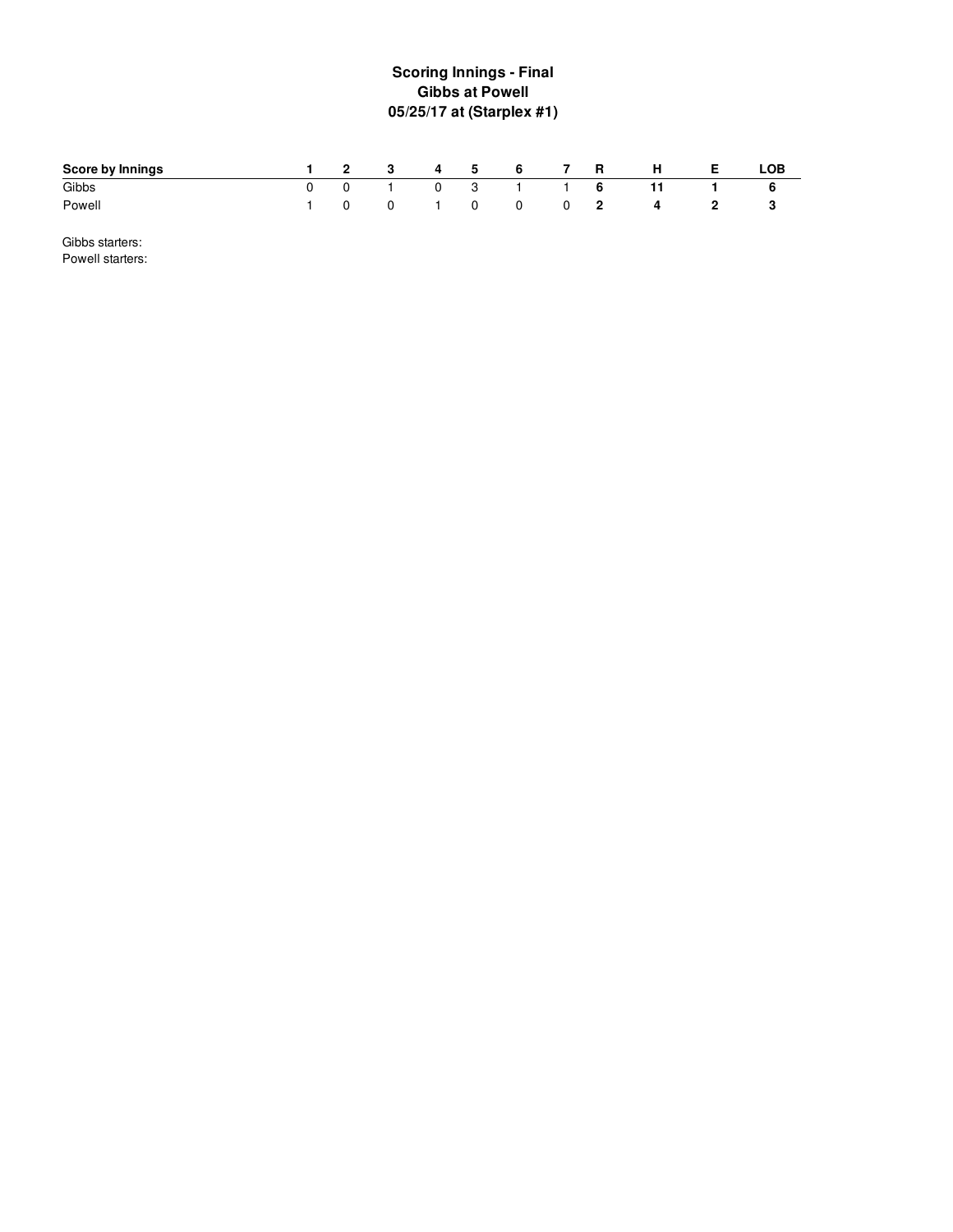### **Play By Play (Full) - Final Gibbs at Powell 05/25/17 at (Starplex #1)**

| Score by Innings |  |  |  |  | 1 2 3 4 5 6 7 R H E  | LOB |
|------------------|--|--|--|--|----------------------|-----|
| Gibbs            |  |  |  |  | 0 0 1 0 3 1 1 6 11 1 |     |
| Powell           |  |  |  |  | 1 0 0 1 0 0 0 2 4 2  |     |

Gibbs starters: Powell starters:

GIBB 1st - Sohm, #3 grounded out to 3B, (ground ball) [K Longmire, H Schultz]; Hughes, #11 grounded out to 2B, (ground ball) [L Holston, H Schultz]; Hucklebee, #26 lined out to 1B, (line drive) [H Schultz]; R, H, E, LOB.

POWL 1st - Tidmore, #1 grounded out to SS, (ground ball) [L Sohm, M Hughes]; **Franse, #13 homered to LF, (fly ball) [];** Holston, #60 flied out to RF, (fly ball) [K Kern]; Longmire, #6 flied out to LF, (fly ball) [J Huff]; R, H, E, LOB.

GIBB 2nd - Wheeler, #00 flied out to SS, (popup) [B Franse]; Kern, #33 singled to SS, (ground ball) [B Franse]; Pendleton, #5 flied out in foul territory, (popup) [H Schultz]; Huff, #1 singled to CF, (line drive) [M Tidmore] K Kern advanced to 2nd; Overholser, #17 struck out swinging [Farr, #12]; R, H, E, LOB.

POWL 2nd - Cowden, #24 flied out in foul territory, (popup) [J Huff]; Schultz, #41 singled to RF, (line drive) [K Kern]; Wheeler, #23 sacrificed [A Hawkins, S Hucklebee] H Schultz advanced to 2nd; Lamb, #18 struck out swinging [Pendleton, #5]; R, H, E, LOB.

GIBB 3rd - Cope, #28 struck out looking [Farr, #12]; Sohm, #3 doubled to CF, (fly ball) [M Tidmore]; Hughes, #11 flied out in foul territory, (popup) [H Schultz]; Sohm, #3 advanced to 3rd; Hucklebee, #26 doubled to LF, (fly ball) [M Hayles] L Sohm scored; Wheeler, #00 flied out to LF, (fly ball) [M Hayles];

R, H, E, LOB.

POWL 3rd - Hayles, #2 struck out swinging [Pendleton, #5]; Tidmore, #1 grounded out to 1B, (ground ball) [M Hughes]; Franse, #13 grounded out to P, (ground ball) [R Pendleton, S Hucklebee]; R, H, E, LOB.

GIBB 4th - Kern, #33 singled to RF, (hard ground ball) [K Cowden]; Pendleton, #5 flied out to P, (popup) [A Farr]; Huff, #1 out in double play to 2B, (line drive) [L Holston, H Schultz]; R, H, E, LOB.

POWL 4th - Holston, #60 singled to LF, (fly ball) [J Huff]; Longmire, #6 sacrificed [A Hawkins, S Hucklebee] L Holston advanced to 2nd; Cowden, #24 flied out to CF, (fly ball) [O Wheeler]; Schultz, #41 singled to SS, (hard ground ball) [L Sohm] L Holston advanced to 3rd; Holston, #60 advanced to home on throw; Schultz, #41 advanced to 2nd on throw; Wheeler, #23 struck out swinging [Pendleton, #5]; R, H, E, LOB.

GIBB 5th - Overholser, #17 doubled to LF, (line drive) [M Hayles]; Lineup: DP/Flex swap of A Hawkins, #9 and M Overholser, #17; **Hawkins, #9** scored on last play; Hughes, #11 homered to LF, (fly ball) [] S Cope scored; Hucklebee, #26 lined out to 1B, (line drive) [H Schultz]; Wheeler, #00 flied out to LF, (fly ball) [M Hayles]; R, H, E, LOB.

POWL 5th - Lamb, #18 reached on error by 1B [M Hughes] to 3B, (ground ball) [A Hawkins, M Hughes]; Hayles, #2 struck out swinging [Pendleton, #5]; Tidmore, #1 sacrificed [A Hawkins, S Hucklebee] C Caldwell advanced to 2nd; Franse, #13 flied out to SS, (popup) [L Sohm]; R, H, E, LOB.

GIBB 6th - **Kern, #33 homered to CF, (fly ball) [];** Lineup: Sub K Caldwell, #4 for R Pendleton, #5 (Pitcher); Caldwell, #4 grounded out to 2B, (ground ball) [L Holston, H Schultz]; Huff, #1 struck out swinging [Farr, #12]; Hawkins, #9 singled to CF, (ground ball) [M Tidmore]; Lineup: DP/Flex swap of A Hawkins, #9 and M Overholser, #17; Cope, #28 singled to CF, (line drive) [M Tidmore] M Overholser advanced to 2nd; Sohm, #3 reached on fielder's choice to SS, (ground ball) [B Franse, K Longmire] M Overholser out at 3rd, S Cope advanced to 2nd; R, H, E, LOB.

POWL 6th - Lineup: Sub R Pendleton, #5 for K Caldwell, #4 (Pitcher); Holston, #60 grounded out to P, (ground ball) [R Pendleton, M Hughes]; Longmire, #6 grounded out to SS, (ground ball) [L Sohm, M Hughes]; Cowden, #24 flied out to SS, (popup) [L Sohm]; R, H, E, LOB.

GIBB 7th - Hughes, #11 reached on error by LF [M Hayles] to LF, (fly ball) [M Hayles]; **Hughes, #11 scored on last play;** Hucklebee, #26 singled to CF, (line drive) [M Tidmore]; Wheeler, #00 sacrificed [A Farr, L Holston] S Hucklebee advanced to 2nd; Kern, #33 flied out to RF, (fly ball) [K Cowden];